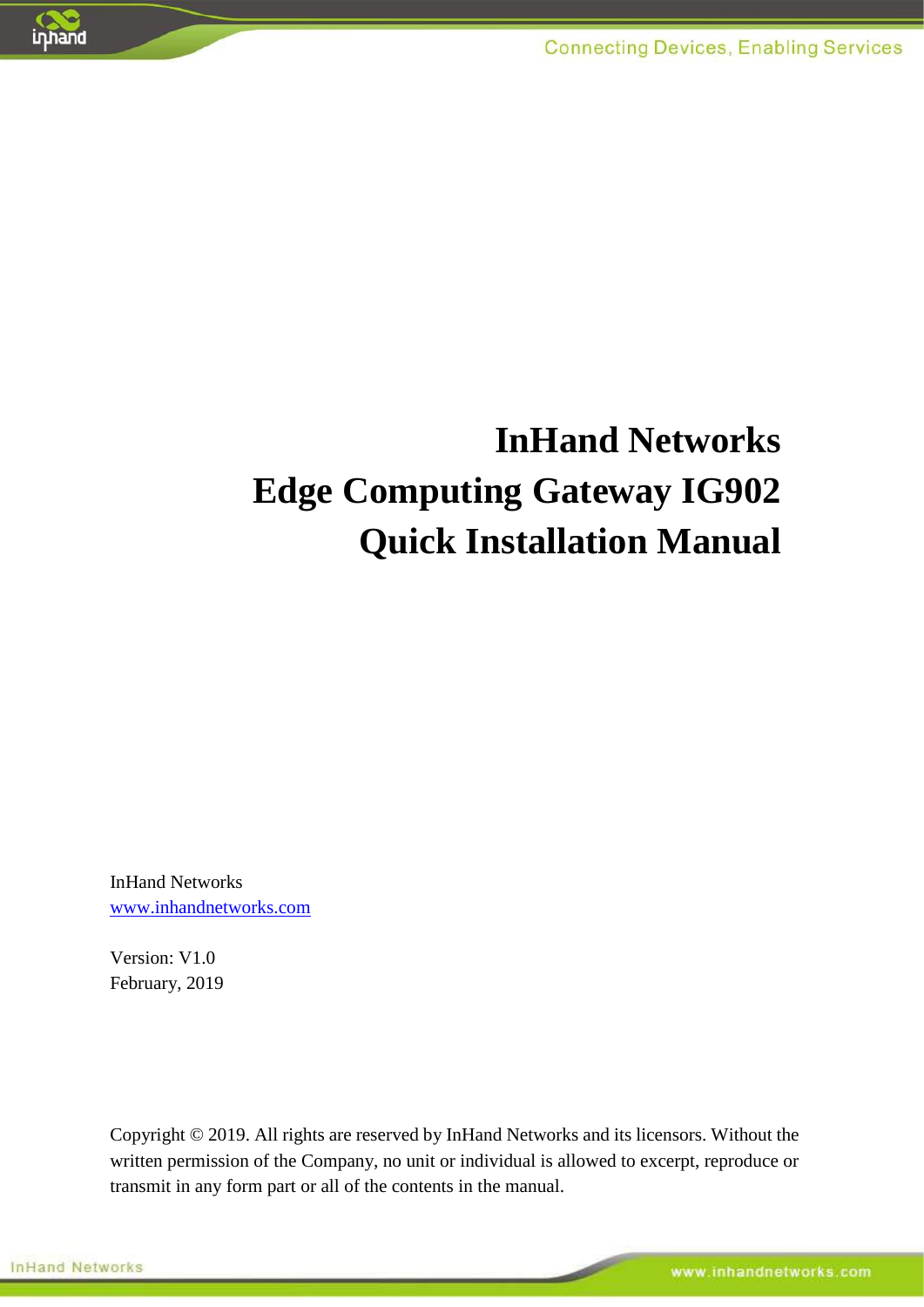### Content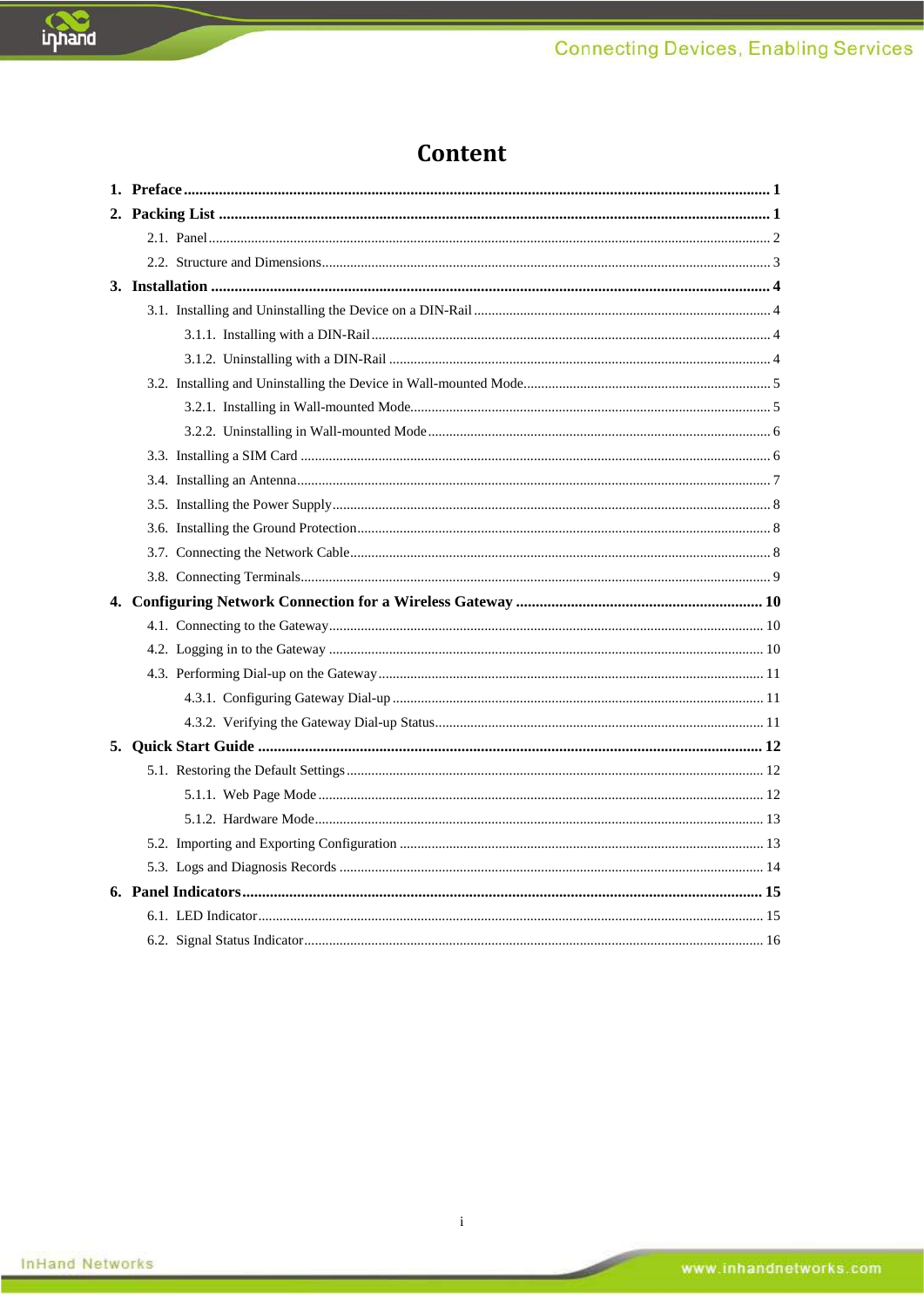

# <span id="page-2-0"></span>**1.Preface**

This document describes how to install and operate the edge computing gateway IG900 series products (IG902-B and IG902-H) of Beijing InHand Networks Technology. Before using these products, confirm the product model and the number of accessories inside the package, and purchase a SIM card from the local network operator.

IG902-B is used as an example. Refer to the actual product during operation.

# <span id="page-2-1"></span>**2.Packing List**

Each edge computing gateway product is delivered with accessories (such as standard accessories) frequently used at the customer site. Check the received product against the packing list carefully. If any accessory is missing or damaged, contact the InHand sales personnel promptly.

InHand provides customers with optional accessories based on the characteristics of different sites. For details, see the optional accessories list.

| <b>Accessory</b>                     | Quantity | <b>Description</b>                                                            |  |  |
|--------------------------------------|----------|-------------------------------------------------------------------------------|--|--|
| Gateway                              | 1        | Edge computing gateway                                                        |  |  |
| Product document                     | 1        | Quick installation manual and user manual<br>(Obtained by scanning a QR code) |  |  |
| Guide rail installation<br>accessory | 1        | Used to fix the gateway                                                       |  |  |
| Power terminal                       | 1        | 7-pin industrial terminal                                                     |  |  |
| Network cable                        | 1        | $1.5 \text{ m}$ long                                                          |  |  |
| Antenna                              | 1        | 3G or 4G specification                                                        |  |  |
| Product warranty card                |          | Warranty period: 1 year                                                       |  |  |
| Certificate of conformance           |          | Certificate of conformance for the edge<br>computing gateway                  |  |  |

#### **Standard accessories:**

#### **Optional accessories:**

| <b>Accessory</b> | <b>Quantity</b> | <b>Description</b>                                                 |  |  |
|------------------|-----------------|--------------------------------------------------------------------|--|--|
| AC power cord    |                 | Power cord for American English Australian<br>or European Standard |  |  |
| Power Adapter    |                 | <b>VDC</b> Power Adapter                                           |  |  |
|                  |                 | Wi-Fi Antenna                                                      |  |  |
| Antenna          |                 | <b>GPS</b> Antenna                                                 |  |  |
| Serial Port      |                 | Gateway serial port line for debugging                             |  |  |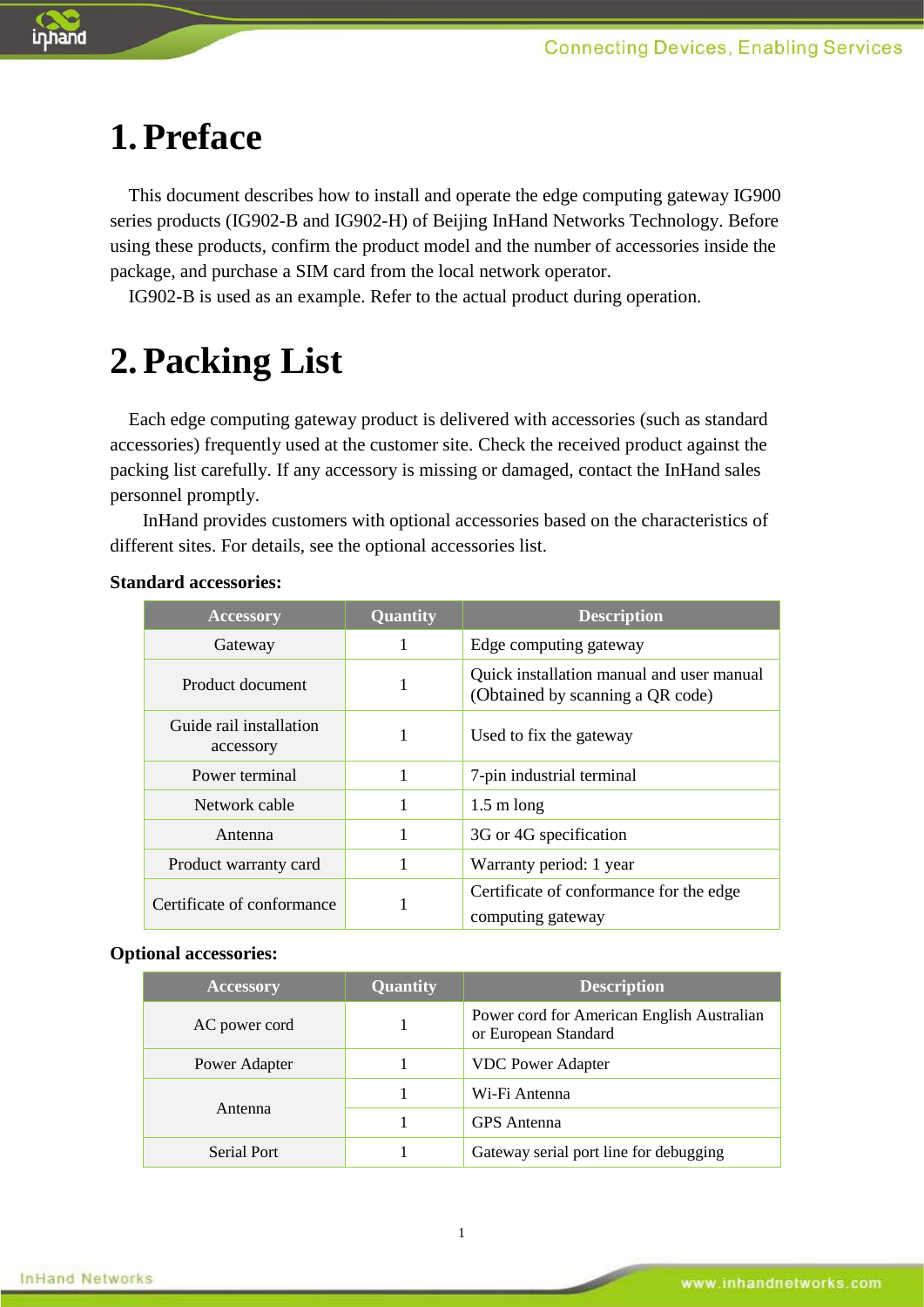

<span id="page-3-0"></span>The following sections describe the panel, structure, and dimensions of the edge computing gateway.

## **2.1.Panel**



Figure 2-1 IG902

## **Caution**

The IG900 series product is applicable to multiple panel appearances, as they have the same installation method. Refer to the actual product during operation.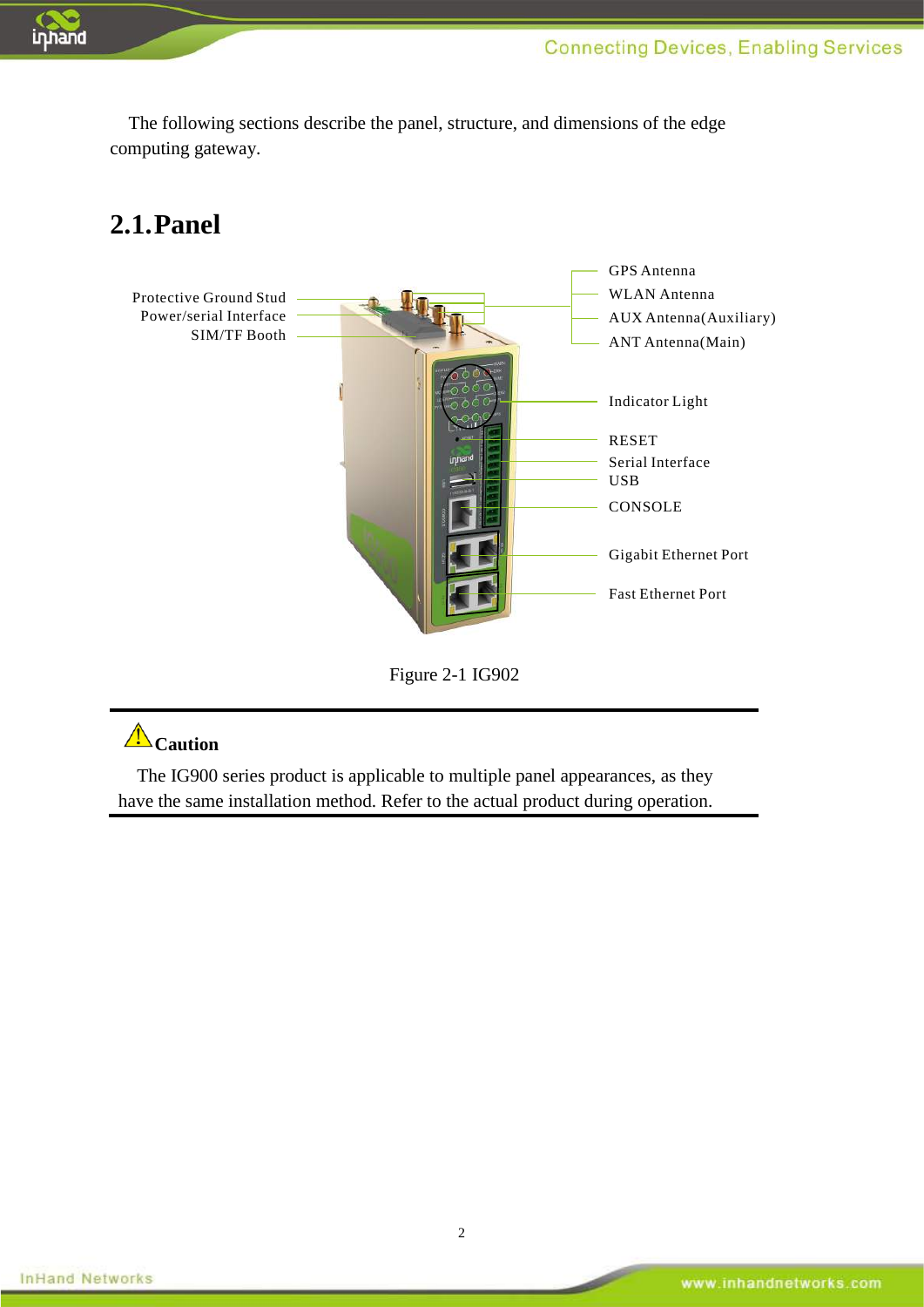

## <span id="page-4-0"></span>**2.2. Structure and Dimensions**



Figure 2-2 Structure size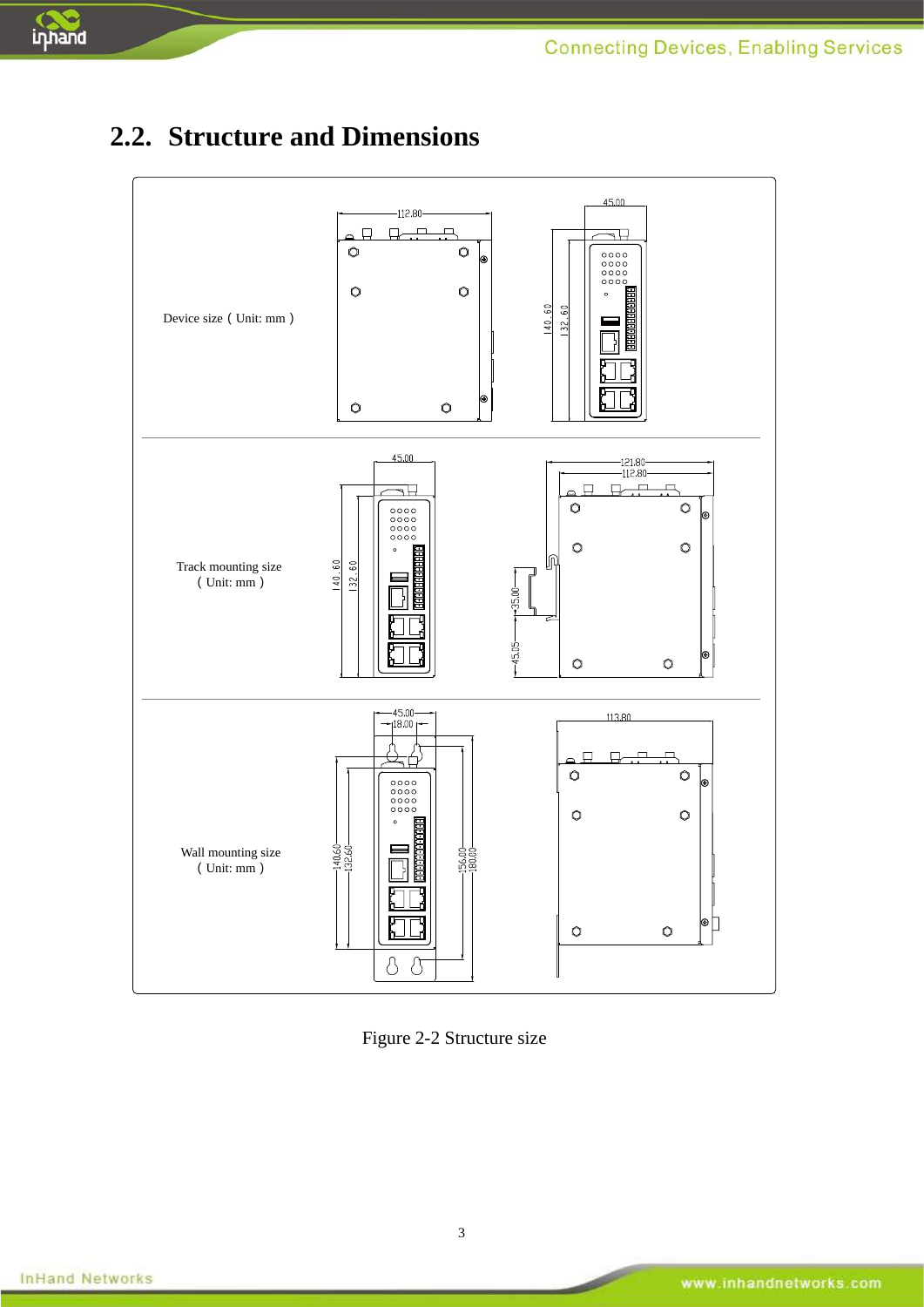

# <span id="page-5-0"></span>**3.Installation**

#### **Precautions:**

- Power supply requirements: 24 V DC (12–48 V DC). Pay attention to the voltage class. The rated current is 0.6 A (1.2–0.3 A).
- Environment requirements: operating temperature  $-25^{\circ}$ C to 75 $^{\circ}$ C; storage temperature  $-40^{\circ}$ C to 85<sup>°</sup>C; relative humidity 5% to 95% (non-condensing). The temperature on the device surface may be high. Install the device in a restricted area and assess the surrounding environment.
- Avoid direct sunlight and keep away from thermal sources or areas with strong electromagnetic interferences.
- Install the gateway product on an industrial DIN-rail.
- <span id="page-5-1"></span>Check whether the required cables and connectors are installed.

## **3.1.Installing and Uninstalling the Device on a DIN-Rail**

#### <span id="page-5-2"></span>**3.1.1.Installing with a DIN-Rail**

#### **Procedure:**

Step 1: Select an installation place and reserve enough space for installation.

Step 2: Insert the upper part of the DIN rail seat onto the DIN rail. Grab the lower end of the device and revolve it upward in the direction indicated by arrow 2 with gentle force, to insert the DIN rail seat onto the DIN rail. Check that the device is installed reliably on the DIN rail, as shown in Figure 3-1 on the right.



Figure 3-1 DIN rail installation schematic diagram

#### <span id="page-5-3"></span>**3.1.2.Uninstalling with a DIN-Rail**

#### **Procedure:**

Step 1: Press the device downward in the direction indicated by arrow 1 in Figure 3-2 to create a gap near the lower end of the device so that the device isolates from the DIN rail.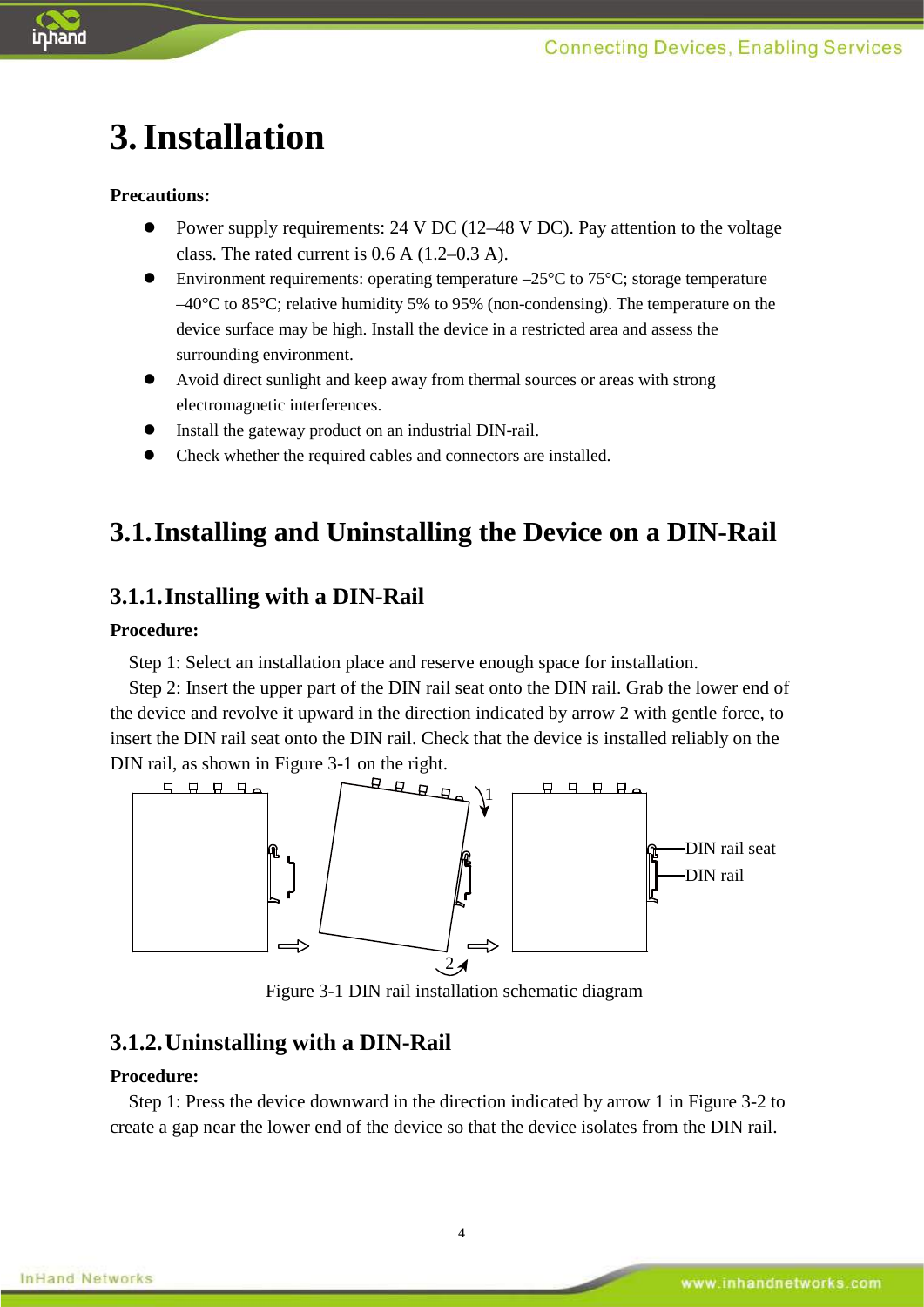

Step 2: Revolve the device in the direction indicated by arrow 2, and grab the lower end of the device and move the device outward. Lift the device when its lower end isolates from the DIN rail. Then, take off the device from the DIN rail.



Figure 3-2 DIN rail disassembly schematic diagram

## <span id="page-6-0"></span>**3.2.Installing and Uninstalling the Device in Wall-mounted Mode**

#### <span id="page-6-1"></span>**3.2.1.Installing in Wall-mounted Mode**

#### **Procedure:**

Step 1: Select an installation place and reserve enough space for installation.

Step 2: Install the wall mounting bracket on the back of the device by using a screwdriver, as shown in Figure 3-3.



Figure 3-3 Wall mounted installation diagram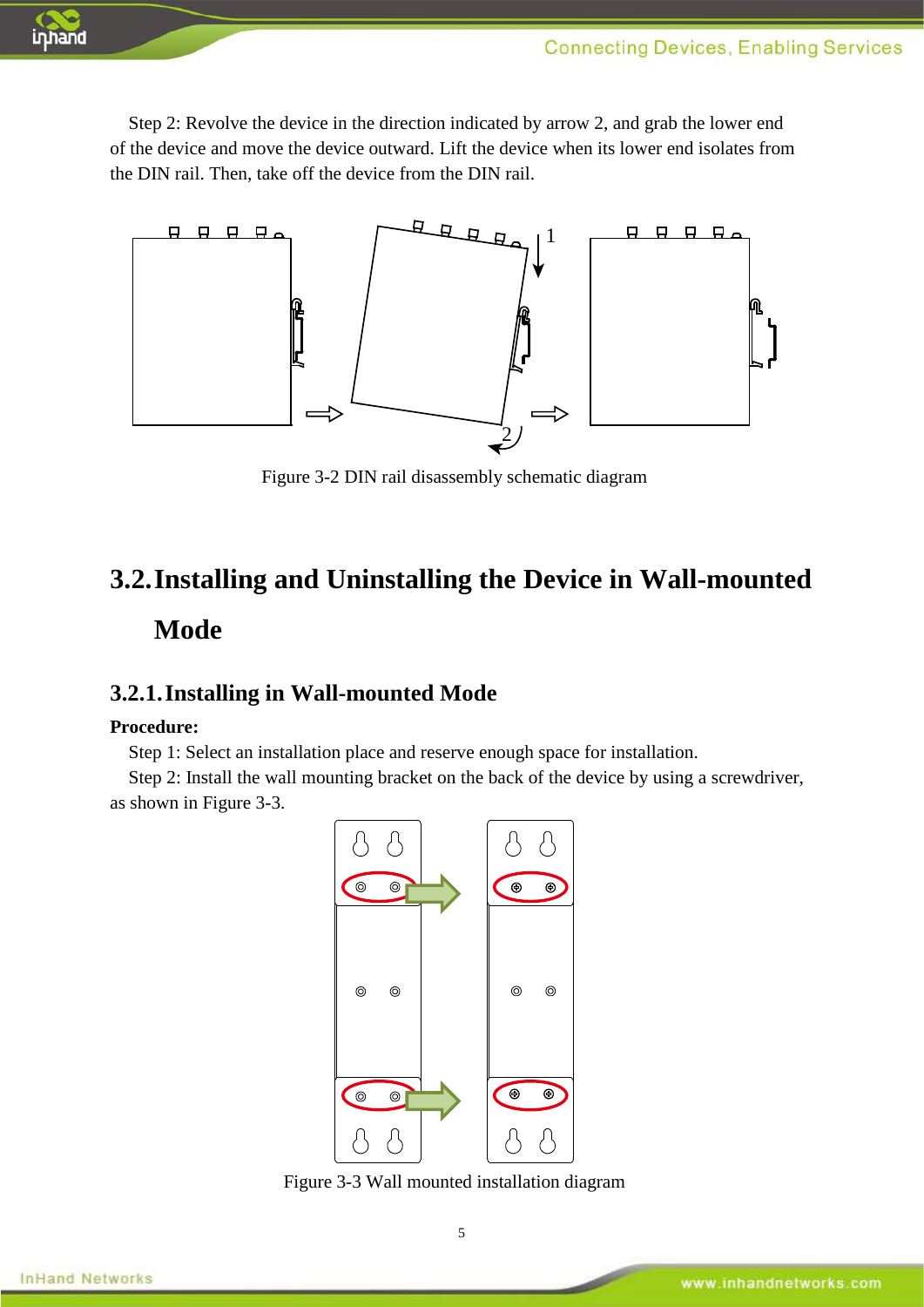Step 3: Take out the screws (packaged with the wall mounting bracket), fasten the screws in the installation positions by using the screwdriver, and pull down the device to make it secure, as shown in Figure 3-4.



Figure 3-4 Wall mounted installation diagram

#### <span id="page-7-0"></span>**3.2.2.Uninstalling in Wall-mounted Mode**

#### **Procedure:**

inhand

<span id="page-7-1"></span>Hold the device with one hand and unfasten the screws that fix the upper end of the device with the other hand, to remove the device from the installation place.

#### **3.3.Installing a SIM Card**

IG902 supports Dual SIM card. Unfasten the screws on the cover of the SIM card holder by using a screwdriver and insert a SIM card.



Figure 3-5 Install SIM card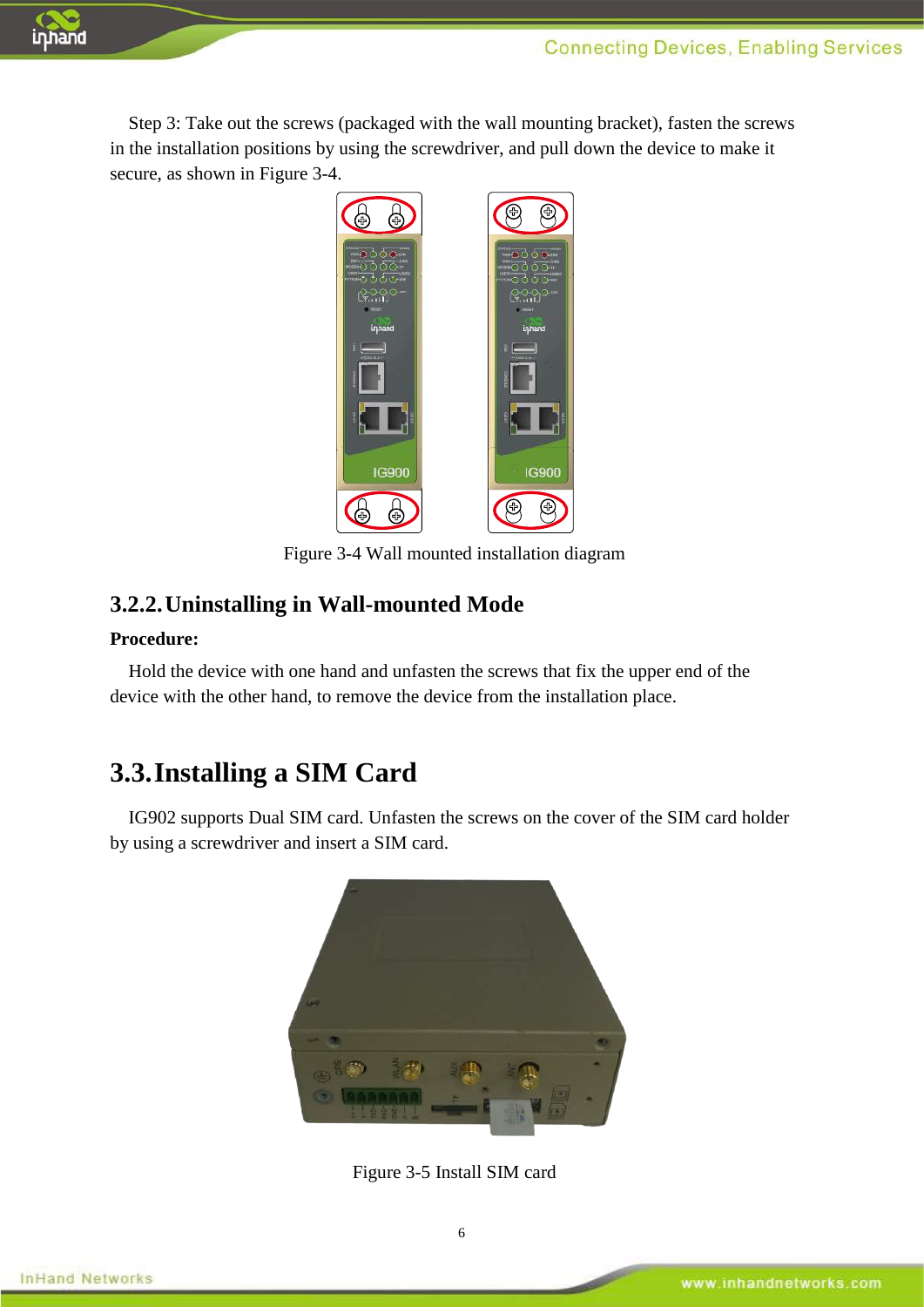<span id="page-8-0"></span>

inhand

Revolve the movable part of the metal SMAJ interface with gentle force until it cannot be revolved, in which state the outer thread of the antenna connection cable is invisible. Do not wring the antenna with force by grabbing the black plastic cover.



Figure 3-6 Installing an Antenna



- IG900 supports dual antenna: ANT antenna and AUX antenna. The ANT antenna sends and receives data. The AUX antenna only increases the antenna signal strength and cannot be used independently for data transmission.
- Only the ANT antenna is used in normal cases. It is used with the AUX antenna only when signal is poor and signal strength must be improved.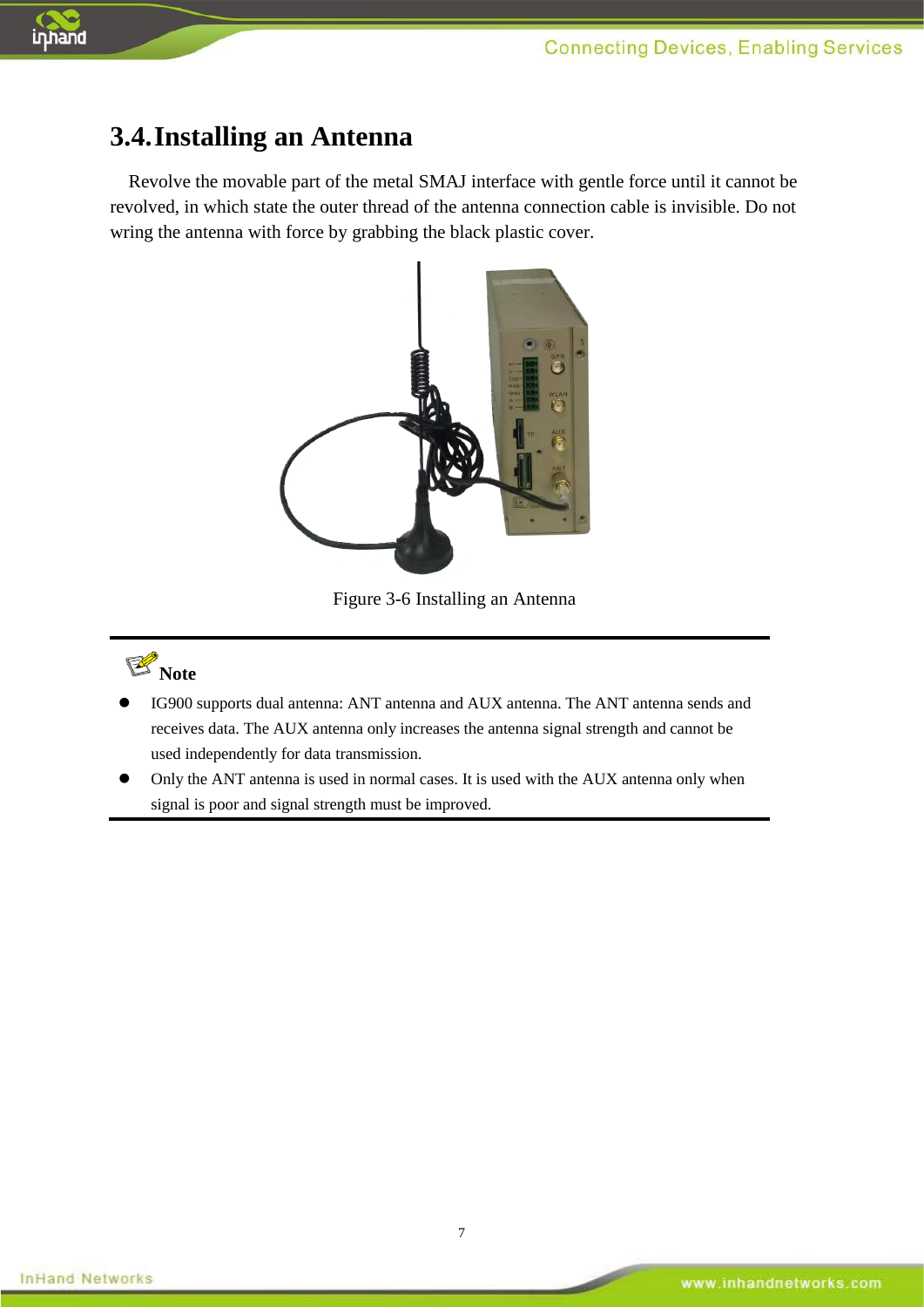

## <span id="page-9-0"></span>**3.5.Installing the Power Supply**

#### **Procedure:**

Step 1: Remove the terminal from the gateway.

Step 2: Unfasten the locking screw on the terminal.

Step 3: Connect the power cable to the terminal and fasten the locking screw.



Figure 3-7 Installing the Power Supply

#### <span id="page-9-1"></span>**3.6.Installing the Ground Protection**

#### **Procedure:**

Step 1: Unfasten the ground screw cap.

Step 2: Put the ground loop of the cabinet ground cable onto the ground post.

Step 3: Fasten the ground screw cap.

## **Caution**

<span id="page-9-2"></span>Ground the gateway to improve its interference resistance. Connect the ground cable to the ground post of the gateway based on the operation environment.

## **3.7.Connecting the Network Cable**

Connect the gateway to a PC directly by using the Ethernet cable.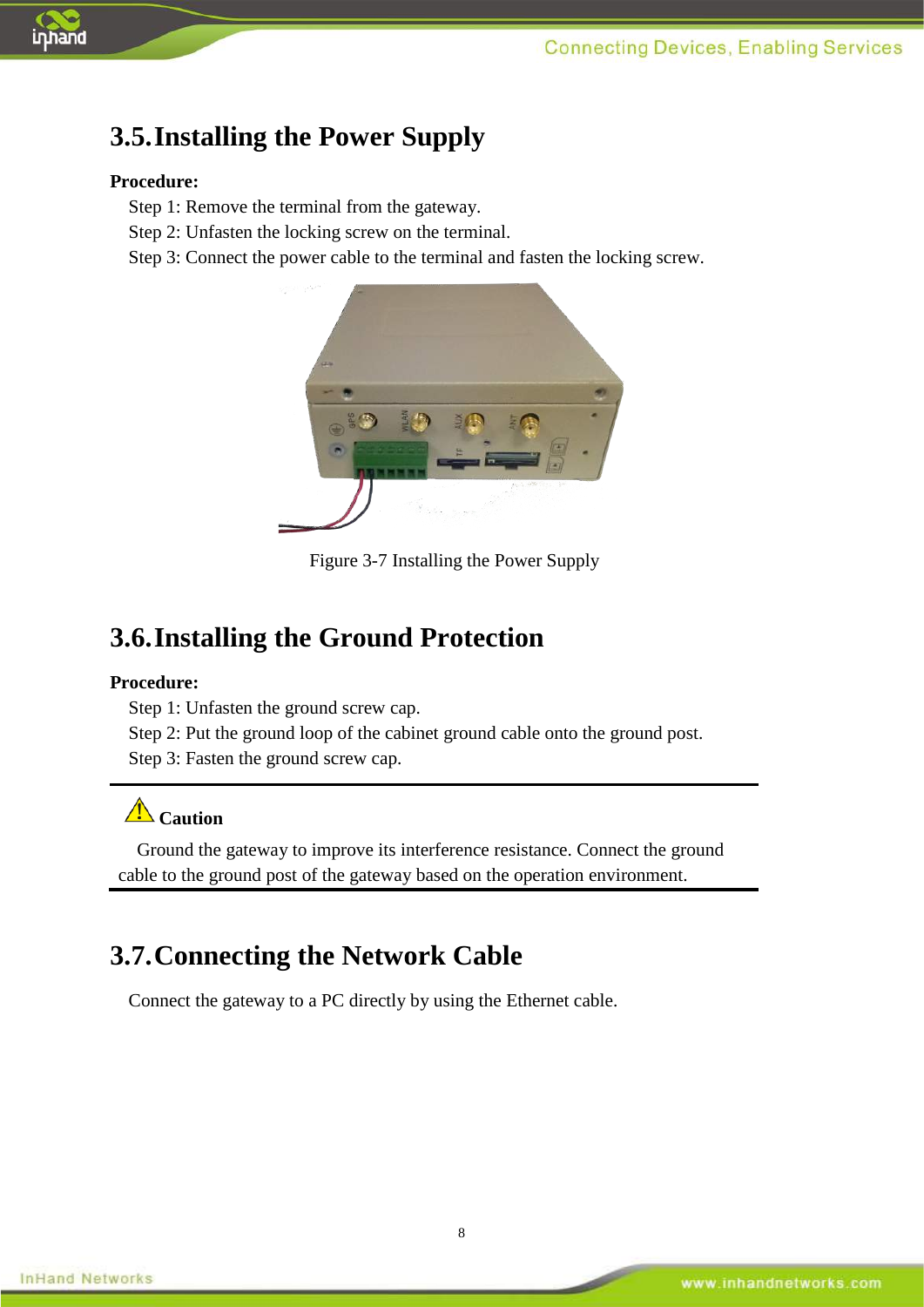

Figure 3-8 Network connection

### <span id="page-10-0"></span>**3.8.Connecting Terminals**

Terminals provide the RS232 and RS485 interface modes. Connect cables to the corresponding terminals before using the interfaces. During installation, remove the terminals from the device, unfasten the locking screws on the terminals, connect cables to the corresponding terminals, and fasten the screws. Sort the cables in order.



Figure 3-9 Terminal line

# **Note**

This section is only applicable to IG900 with industrial interfaces.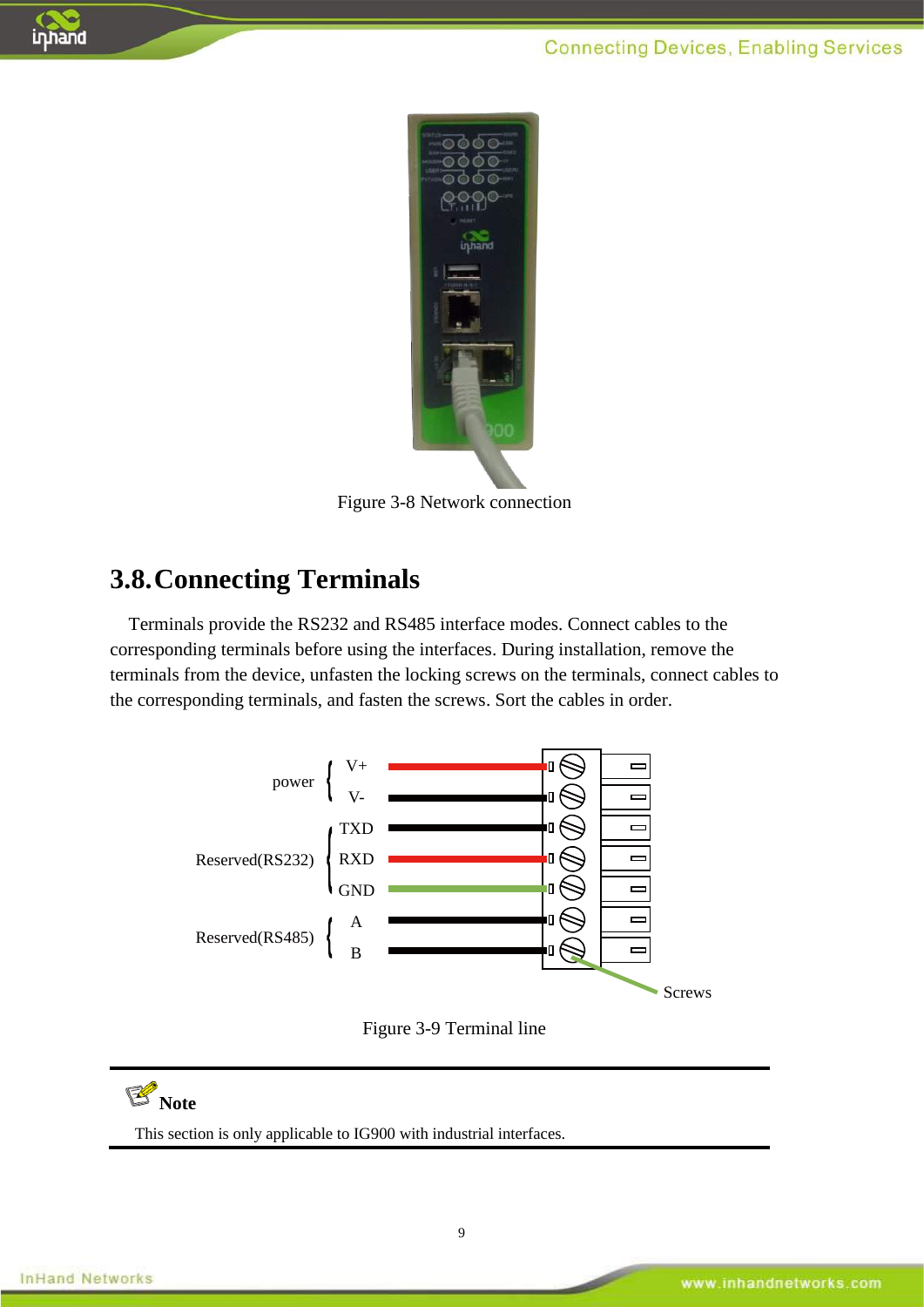

# <span id="page-11-0"></span>**4.Configuring Network Connection for a Wireless Gateway**

### <span id="page-11-1"></span>**4.1.Connecting to the Gateway**

Set the IP address of the management PC and the IP addresses of the GE interfaces of the gateway to be in the same network segment. The gateway has two GE interfaces: GE0/1 and GE0/2. The initial IP address of GE0/1 is 192.168.1.1, and that of GE0/2 is 192.168.2.1. Both interfaces have the same subnet mask 255.255.255.0. The following describes how to connect GE0/2 to the management PC in the Windows operating system.

#### ( >**Network and Sharing Center**>**Local**

#### **Connections**>**Property**>**TCP/IPv4**>**Advanced**> **IP Address**>**Add**)



Figure 4-1 Gateway Settings

### <span id="page-11-2"></span>**4.2.Logging in to the Gateway**

Connect the PC to the gateway directly by using the network cable, start the web browser, enter **https://192.168.2.1** in the address bar, and press **Enter** to jump to the web login page. Enter the user name (default: **adm**) and password (default: **123456**), and click **OK** or press **Enter** to access the web configuration page.

| Sign in<br>https://192.168.2.1 |                   |
|--------------------------------|-------------------|
| Username                       | admin             |
| Password                       |                   |
|                                | Cancel<br>Sign in |

Figure 4-2 Login gateway Web management interface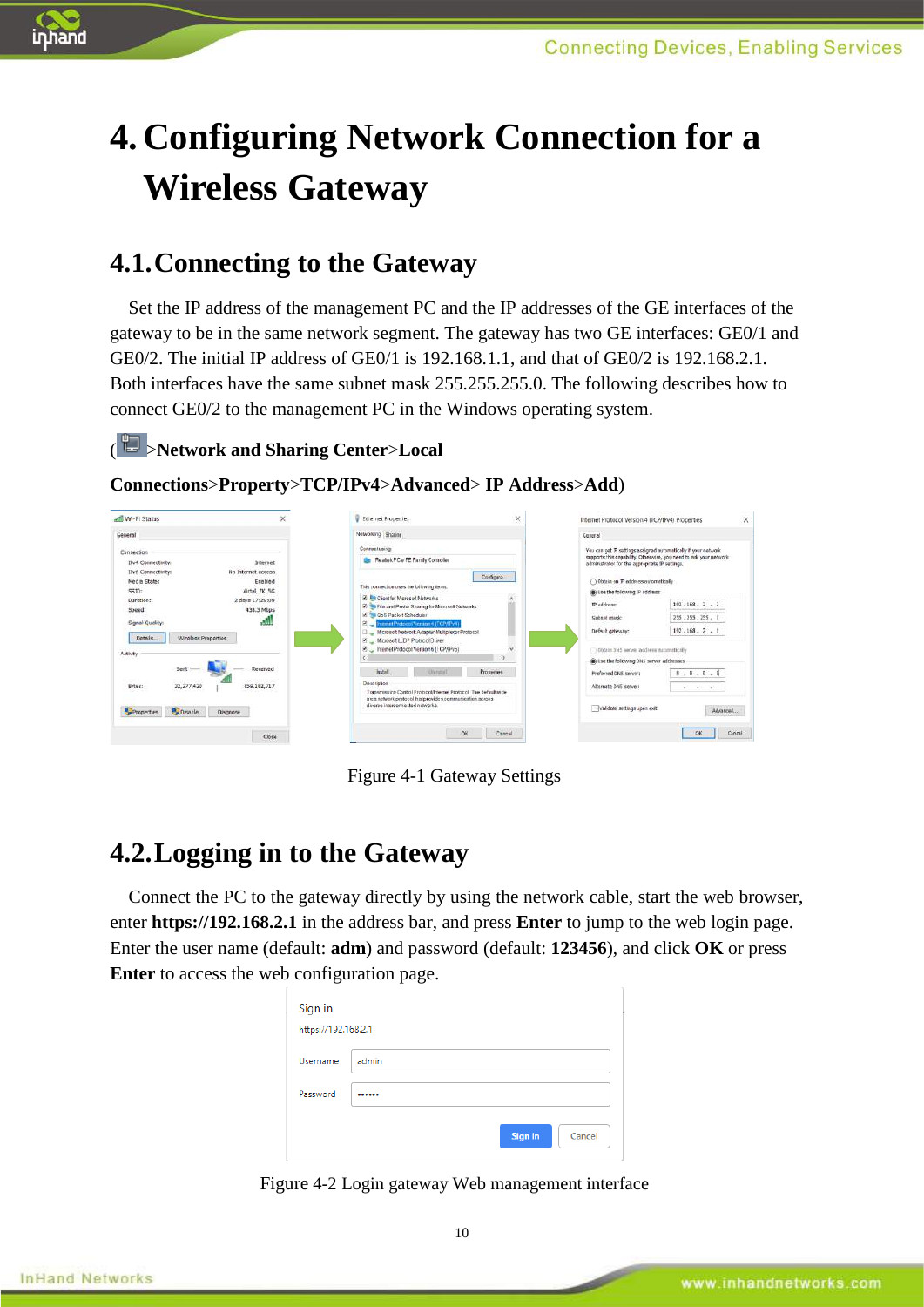

## <span id="page-12-0"></span>**4.3.Performing Dial-up on the Gateway**

#### <span id="page-12-1"></span>**4.3.1.Configuring Gateway Dial-up**

IG902 supports two dial-up modes: single card and dual card. The single card mode is used by default, in which only SIM card 1 is used.

To use the dual card mode, you need to set related parameters. On the page shown in the following figure, choose **Show Advanced Options**>**Dual SIM Enable**, select the primary card, and save the settings.



Figure 4-2 Dial interface advanced options

#### <span id="page-12-2"></span>**4.3.2.Verifying the Gateway Dial-up Status**

Choose **Network**>**Cellular** in the navigation tree to access the **Status** page. The page displays the network connection status, that is, the IP address obtained by the gateway. You can also verify the dial-up status on a web page.

11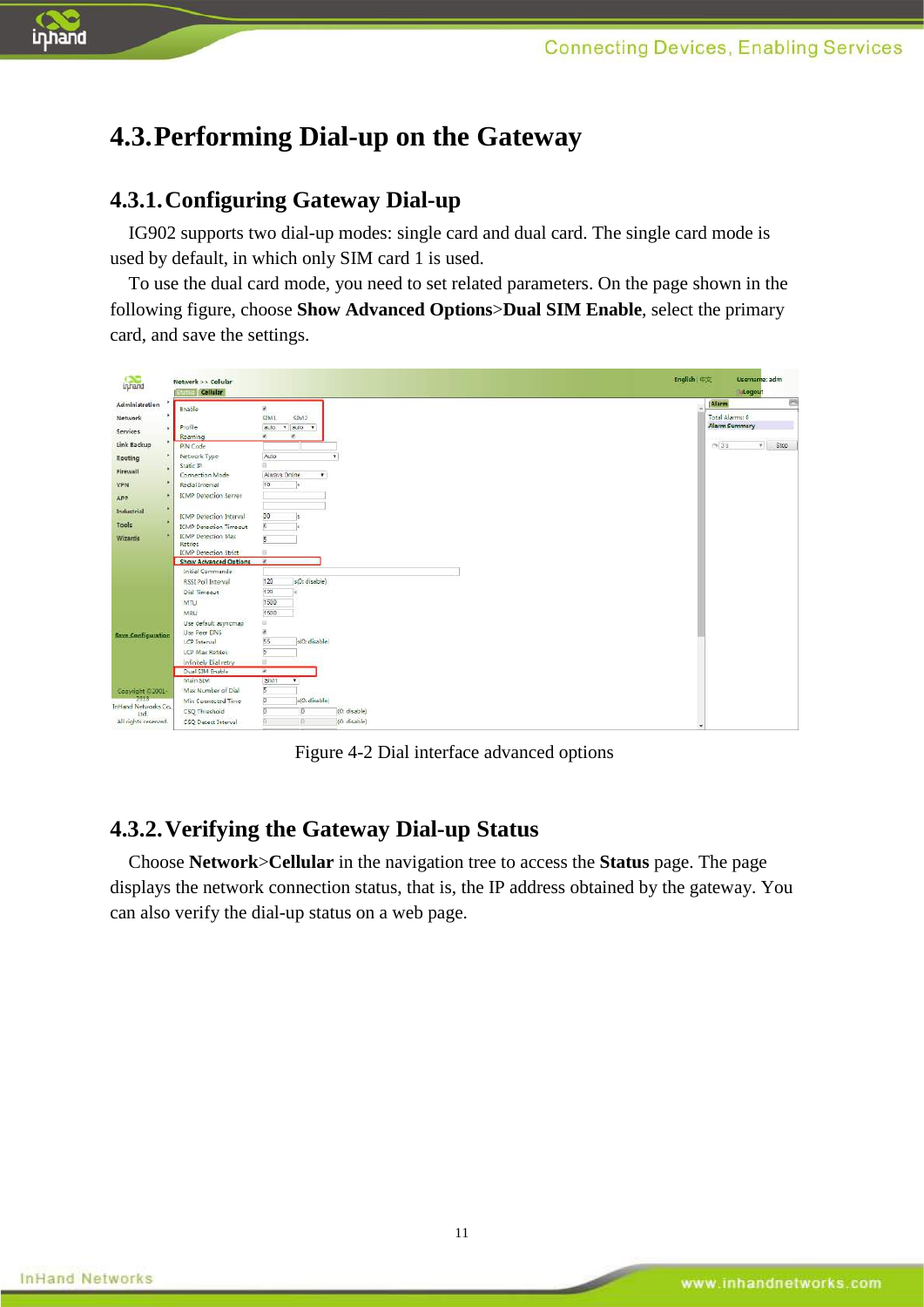| inhand                                                                    | Network >> Cellular<br><b>Status</b> |                     |  |                | English   中文 | <b>Username:</b> adm<br>Logout |               |
|---------------------------------------------------------------------------|--------------------------------------|---------------------|--|----------------|--------------|--------------------------------|---------------|
| ٠<br>Administration                                                       | $\overline{2}$<br>Modem              |                     |  |                |              | Alarm                          | <b>PERSON</b> |
| ×<br>Network                                                              |                                      |                     |  |                |              | Total Alarms: 0                |               |
| Services                                                                  | Active 5IM                           | SIM <sub>1</sub>    |  |                |              | <b>Alarm Summary</b>           |               |
| ٠<br>Link Backup                                                          | <b>IMEI Code</b>                     | 862808038629476     |  |                |              |                                |               |
| Routing                                                                   | <b>IMSI</b> Code<br>Signal Level     | $(0$ asu -113 dBm)  |  |                |              | $N = 36$                       |               |
| ٠<br>Firewall                                                             | Register Status                      | registering         |  |                |              |                                | Stop          |
| ٠<br>VPN                                                                  | Operator                             |                     |  |                |              |                                |               |
| ٠<br>APP                                                                  | Network Type                         |                     |  |                |              |                                |               |
| ×<br>Industrial                                                           | LAC                                  |                     |  |                |              |                                |               |
|                                                                           | Cell ID                              |                     |  |                |              |                                |               |
| Tools                                                                     |                                      |                     |  |                |              |                                |               |
| Wizards                                                                   | <b>Network</b>                       |                     |  |                |              |                                |               |
|                                                                           | Status                               | <b>Disconnected</b> |  |                |              |                                |               |
|                                                                           | IP Address                           | 0.0.0.0             |  |                |              |                                |               |
|                                                                           | Netmask                              | 0.0.0.0             |  |                |              |                                |               |
|                                                                           | Gateway                              | 0.0.0.0             |  |                |              |                                |               |
|                                                                           | DNS                                  | 0.0.0.0.            |  |                |              |                                |               |
|                                                                           | MTU                                  | 1500                |  |                |              |                                |               |
| <b>Save Configuration</b>                                                 | Connection time                      | 0 day, 00:00:00     |  |                |              |                                |               |
|                                                                           |                                      |                     |  |                |              |                                |               |
|                                                                           | Connect Disconnect                   |                     |  |                |              |                                |               |
|                                                                           |                                      |                     |  | Manual Refresh | Refresh      |                                |               |
|                                                                           |                                      |                     |  |                |              |                                |               |
| Copyright @2001-2018<br>InHand Networks Co., Ltd.<br>All rights reserved. |                                      |                     |  |                |              |                                |               |

Figure 4-4 the Gateway Dial-up Status

## **Caution**

By default, the DNS of the PC connected to GE0/1 cannot use the IP address of GE0/1; otherwise, public domain names cannot be accessed. You can enable the DHCP server or configure another DNS for public domain name access.

# <span id="page-13-1"></span><span id="page-13-0"></span>**5.Quick Start Guide**

## **5.1.Restoring the Default Settings**

#### <span id="page-13-2"></span>**5.1.1.Web Page Mode**

Log in to the web page and choose **Administration**>**Config Management** in the navigation tree to access the **Config Management** page. Click **Restore default configuration**and click **OK**. Then, restart the system to restore the default settings.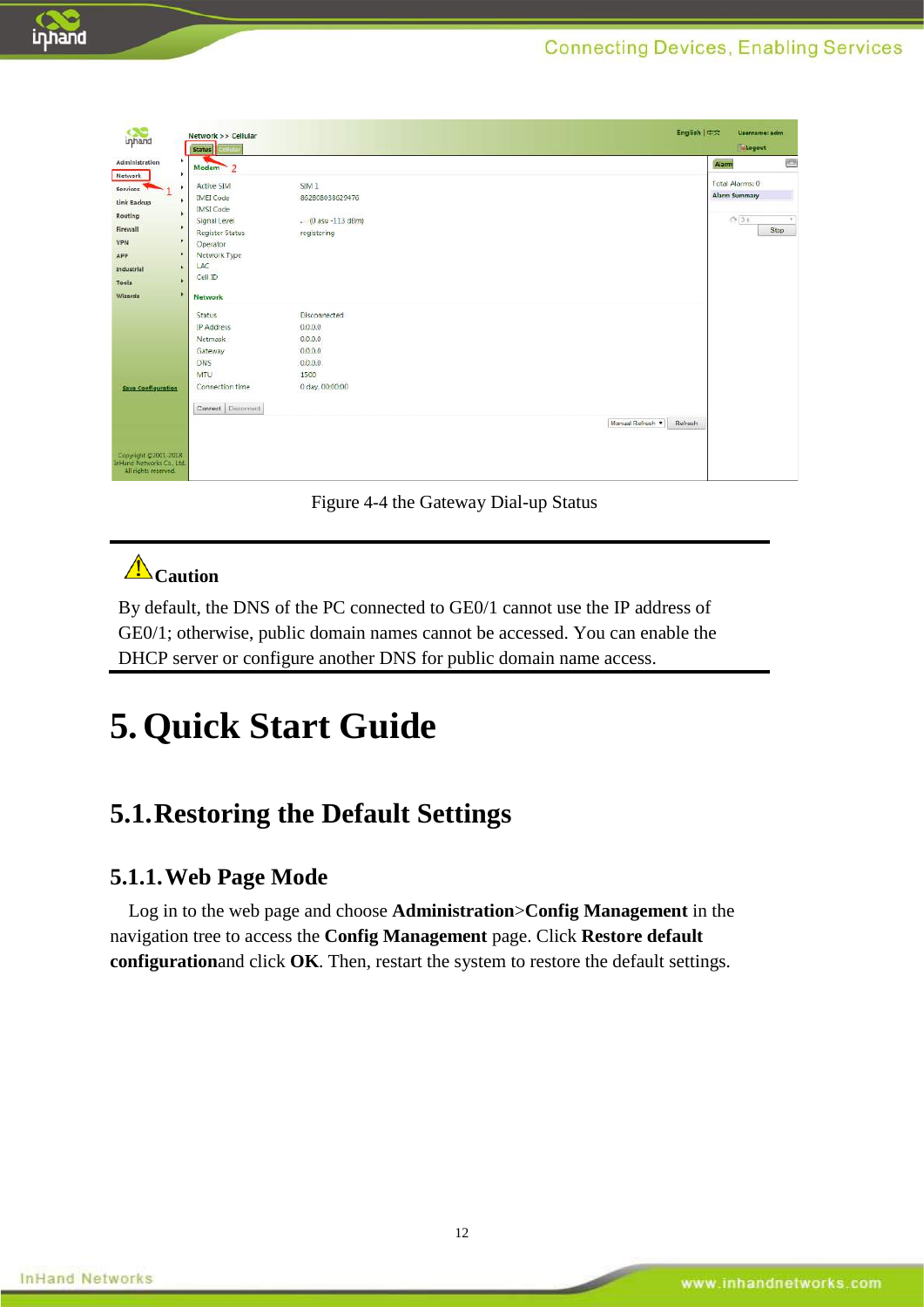

|                           | <b>Config Management</b>                      |         |        |                                                                 |                       | Logout               |          |
|---------------------------|-----------------------------------------------|---------|--------|-----------------------------------------------------------------|-----------------------|----------------------|----------|
| Administration            | ×                                             |         |        | Your password has security risk, please click here to change! * |                       |                      |          |
| Network                   | ×<br>Configuration                            |         |        |                                                                 |                       | Alarm                | $\equiv$ |
| Services                  | $\mathbf{y}$                                  |         |        |                                                                 |                       |                      |          |
| Link Backup               | No file selected.<br>×                        | Browse. | Import | Backup running-config                                           | Backup startup-config | Total Alarms: 0      |          |
| Routing                   | 医<br>Auto Save after modify the configuration |         |        |                                                                 |                       | <b>Alarm Summary</b> |          |
| Firewall                  | ×                                             |         |        |                                                                 |                       | 19.35                | $\psi$   |
| <b>VPN</b>                | Encrypt plain-text password<br>×              |         |        |                                                                 |                       |                      | Stop     |
| ٠<br>APP                  | Backup running-config with private key        |         |        |                                                                 |                       |                      |          |
| Industrial                | ٠                                             |         |        |                                                                 |                       |                      |          |
| Tools                     | Restore default configuration:                |         |        |                                                                 |                       |                      |          |
| Wizards                   |                                               |         |        |                                                                 |                       |                      |          |
|                           |                                               |         |        |                                                                 |                       |                      |          |
|                           |                                               |         |        |                                                                 |                       |                      |          |
|                           |                                               |         |        |                                                                 |                       |                      |          |
|                           |                                               |         |        |                                                                 |                       |                      |          |
|                           |                                               |         |        |                                                                 |                       |                      |          |
|                           |                                               |         |        |                                                                 |                       |                      |          |
| <b>Save Configuration</b> |                                               |         |        |                                                                 |                       |                      |          |
|                           |                                               |         |        |                                                                 |                       |                      |          |
|                           |                                               |         |        |                                                                 |                       |                      |          |
|                           |                                               |         |        |                                                                 |                       |                      |          |
|                           |                                               |         |        |                                                                 |                       |                      |          |
|                           |                                               |         |        |                                                                 |                       |                      |          |

Figure 5-1 Restore default configuration

#### <span id="page-14-0"></span>**5.1.2.Hardware Mode**

Restore the default settings in hardware mode as follows:

Step 1: Find the **Reset** button on the device panel. For details, see section [2.1 "Panel.](#page-3-0)"

Step 2: Press and hold the **Reset** button with a fine pin within 10 seconds after the device is powered on.

Step 3: Release the **Reset** button after the ERR indicator is turned on.

Step 4: Press and hold the **Reset** button again when the ERR indicator is turned off several seconds later.

<span id="page-14-1"></span>Step 5: Release the **Reset** button when the ERR indicator blinks. The default settings are restored successfully if the ERR indicatoris turned off later.

### **5.2.Importing and Exporting Configuration**

Log in to the web page and choose **Administration**>**Config Management** in the navigation tree to access the **Config Management** page.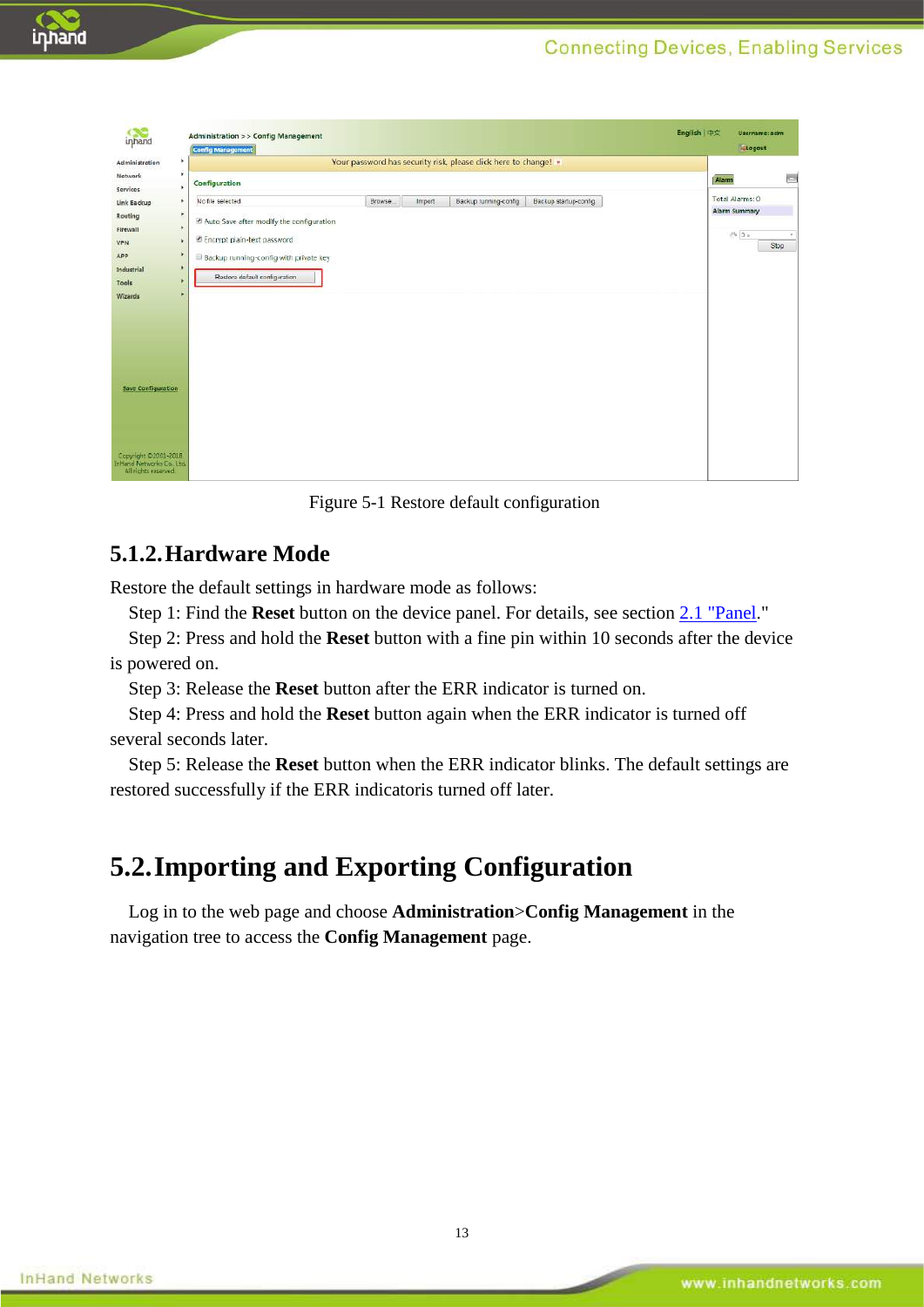

Figure 5-2 Config Management

- Click **Browse** to select the configuration file. Then, click **Import**. After the configuration file is imported, restart the system (**Administration**>**Reboot**) to make the configuration take effect.
- Click **Back Up running-config** to export the currently applied configuration parameter file. Save the file. The exported file is in the **.cnf** format, and the default file name is **running-config.cnf**.
- Click **Back Up startup-config** to back up the configuration parameter file that is applied upon device startup. The exported file is in the **.cnf** format, and the default file name is **startup-config.cnf**.

#### <span id="page-15-0"></span>**5.3.Logs and Diagnosis Records**

Log in to the web page and choose**Administration**>**Log** in the navigation tree to access the **Log** page. Click the corresponding buttons to download logs and diagnosis records.

inhand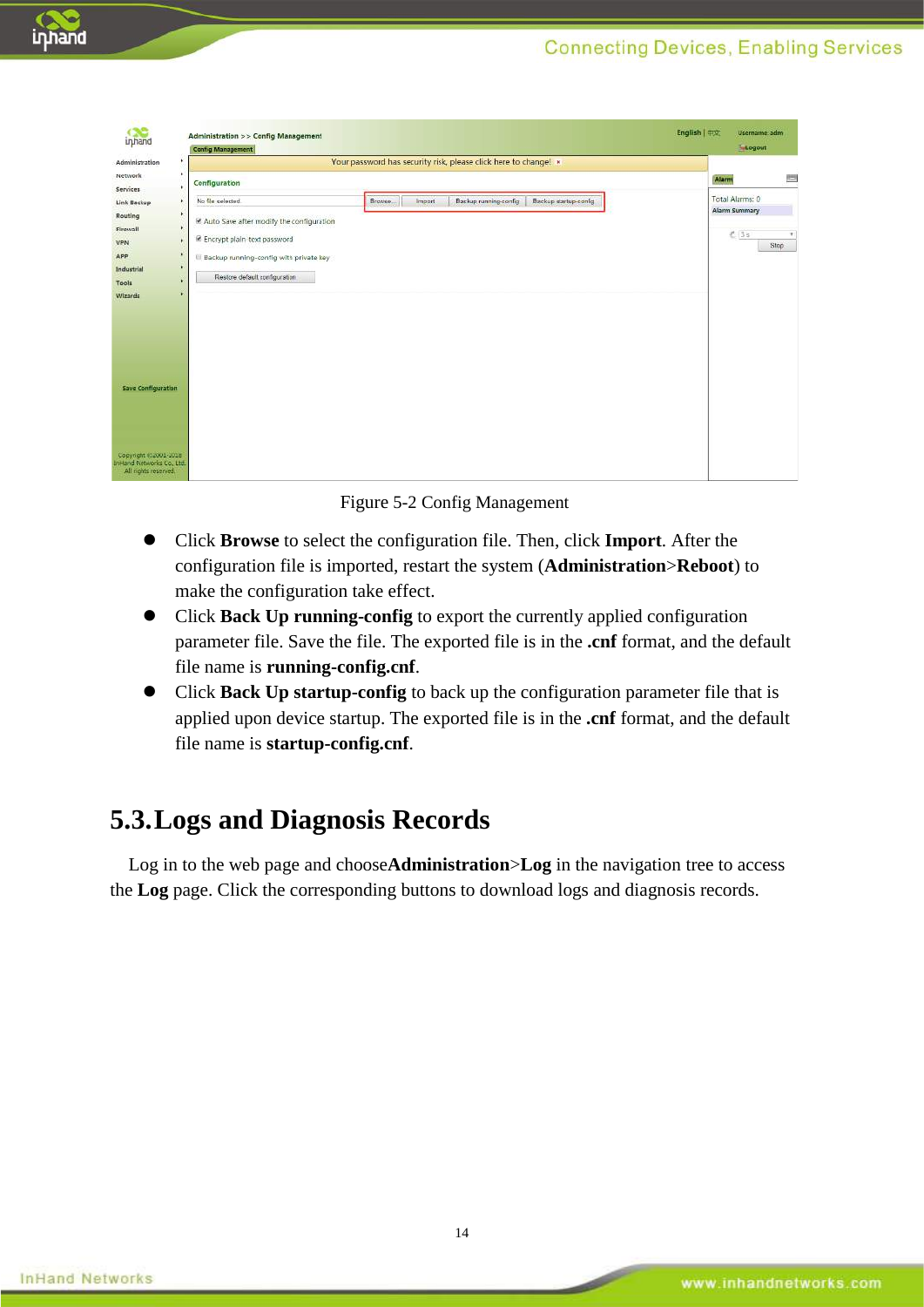ERR WARN

TF WIFI USER2

GPS

ERR WARN

TF SIM2

WIFI USER2

GPS

ERR WARN

TF SIM2

WIFI USER2

GPS



| ın hanc                                                                   |           | Log         | Administration >> Log<br><b>System Loc</b> |                                                                                                                                 |                                                                                             |                                                                                                                          |                | English   中文 | Username: adm.<br>Logout |
|---------------------------------------------------------------------------|-----------|-------------|--------------------------------------------|---------------------------------------------------------------------------------------------------------------------------------|---------------------------------------------------------------------------------------------|--------------------------------------------------------------------------------------------------------------------------|----------------|--------------|--------------------------|
| Administration                                                            | ×.        |             |                                            |                                                                                                                                 |                                                                                             | Your password has security risk, please click here to change! *                                                          |                |              |                          |
| Network                                                                   |           |             |                                            |                                                                                                                                 |                                                                                             |                                                                                                                          |                |              |                          |
| Services                                                                  | $\lambda$ |             | View recent                                | 20 · Lines                                                                                                                      |                                                                                             |                                                                                                                          |                | Alarm        |                          |
| Link Backup                                                               | ٠         | Level Time  |                                            | Content                                                                                                                         |                                                                                             |                                                                                                                          |                |              | Total Alarms: 0          |
| Routing                                                                   | $\bullet$ |             |                                            |                                                                                                                                 |                                                                                             | Too many logs, old logs are not displayed. Please download log file to check more logs!                                  |                |              | <b>Alarm Summary</b>     |
| Firewall                                                                  |           |             |                                            |                                                                                                                                 | Info Feb 12 16:00:25 Router Web[1006]: Web auth succeeded for adm. priv 15                  |                                                                                                                          |                |              |                          |
|                                                                           |           |             |                                            |                                                                                                                                 | Info Feb 12 16:00:29 Router redial(830): retry AT CMD QCPIN reach max 5, re-scan modem      |                                                                                                                          |                |              | € 3≤                     |
| VPN                                                                       |           |             |                                            | Info Feb 12 16:00:39 Router redial(850): scanning modem (2/120)                                                                 |                                                                                             |                                                                                                                          |                |              | Stop                     |
| APP                                                                       |           |             |                                            | info Feb 12 16:00:39 Router redial(850): got an attached device                                                                 |                                                                                             |                                                                                                                          |                |              |                          |
| Industrial                                                                | ٠         | Info        | Feb 12 16:00:39                            | Router redial(850): got an attached device                                                                                      |                                                                                             |                                                                                                                          |                |              |                          |
| Tools                                                                     |           |             |                                            | Info Feb 12 16:00:39 Router redial(850): send to modem (4): ATAM                                                                |                                                                                             |                                                                                                                          |                |              |                          |
| Wizards                                                                   |           |             |                                            |                                                                                                                                 | Info Feb 12 16:00:39 Router redial[850]: modern response (6): ^M OK^M                       |                                                                                                                          |                |              |                          |
|                                                                           |           |             |                                            | Info Feb 32.16:00:39 Router redial(850): send to modern (6): ATED M                                                             |                                                                                             |                                                                                                                          |                |              |                          |
|                                                                           |           | Info        |                                            |                                                                                                                                 | Feb 32 16:00:39 Router redial(850); modern response (6): ^M OK^M                            |                                                                                                                          |                |              |                          |
|                                                                           |           | Intes       |                                            | Feb 12 16:00:39 Router redial(850): detecting modern imei (1/3)<br>Feb 12 16:00:39 Router redial(850): send to modem (5): ATI^M |                                                                                             |                                                                                                                          |                |              |                          |
|                                                                           |           | terfo.      |                                            |                                                                                                                                 |                                                                                             |                                                                                                                          |                |              |                          |
|                                                                           |           | <b>Info</b> | Feb 12 16:00:39                            |                                                                                                                                 | 862808038629476^M +GCAP: +CGSM^M ^M OK^M                                                    | Router redial(850): modem response (112): ^M Manufacturer: LONGSUNG^M Model: U9300C^M Revision: QB30001.1.7 MX10^M IMEI: |                |              |                          |
|                                                                           |           | Info        |                                            |                                                                                                                                 | Feb 12 16:00:39 Router redial (850); send to modern (18); AT+EHRPDENABLE=0^M                |                                                                                                                          |                |              |                          |
|                                                                           |           | <b>Info</b> |                                            |                                                                                                                                 | Feb 12 16:00:39 Router redial(850): modern response (6): ^M OK^M                            |                                                                                                                          |                |              |                          |
|                                                                           |           | Info        |                                            |                                                                                                                                 | Feb. 12 16:00:39 Router redial(850): detecting modern sim card (1/5)                        |                                                                                                                          |                |              |                          |
| <b>Save Configuration</b>                                                 |           | Info        |                                            |                                                                                                                                 | Feb 12 16:00:39 Router redial(850): send to modern (10): AT+CPIN?^M                         |                                                                                                                          |                |              |                          |
|                                                                           |           | <b>Info</b> |                                            |                                                                                                                                 | Feb 12 16:00:39 Router redial(850): modem response (32): ^M +CME ERROR: SIM not inserted^M  |                                                                                                                          |                |              |                          |
|                                                                           |           | Into:       |                                            |                                                                                                                                 | Fab 12 16:00:49 Router redial(850): datacting modern sim card (2/5)                         |                                                                                                                          |                |              |                          |
|                                                                           |           | Info:       |                                            |                                                                                                                                 | Feb 12 16:00:49 Router redial(850): send to modem (10): AT+CPIN? NM                         |                                                                                                                          |                |              |                          |
|                                                                           |           | <b>Info</b> |                                            |                                                                                                                                 | Feb 12 16:00:49 Router redial(850): modern response (32): ^M +CME ERROR: SIM not inserted^M |                                                                                                                          |                |              |                          |
|                                                                           |           |             |                                            | Clear Log                                                                                                                       | Download Log File                                                                           | Download Diagnose Data                                                                                                   |                |              |                          |
|                                                                           |           |             |                                            | Clear History Log                                                                                                               | Download History Log                                                                        |                                                                                                                          |                |              |                          |
| Copyright 02001-2018<br>inhand Networks Co., Ltd.<br>All rights reserved. |           |             |                                            |                                                                                                                                 |                                                                                             |                                                                                                                          | Manual Refresh | Refresh      |                          |

Figure 5-3 System log

# <span id="page-16-1"></span><span id="page-16-0"></span>**6.Panel Indicators**

## **6.1.LED Indicator**



15

**InHand Networks**